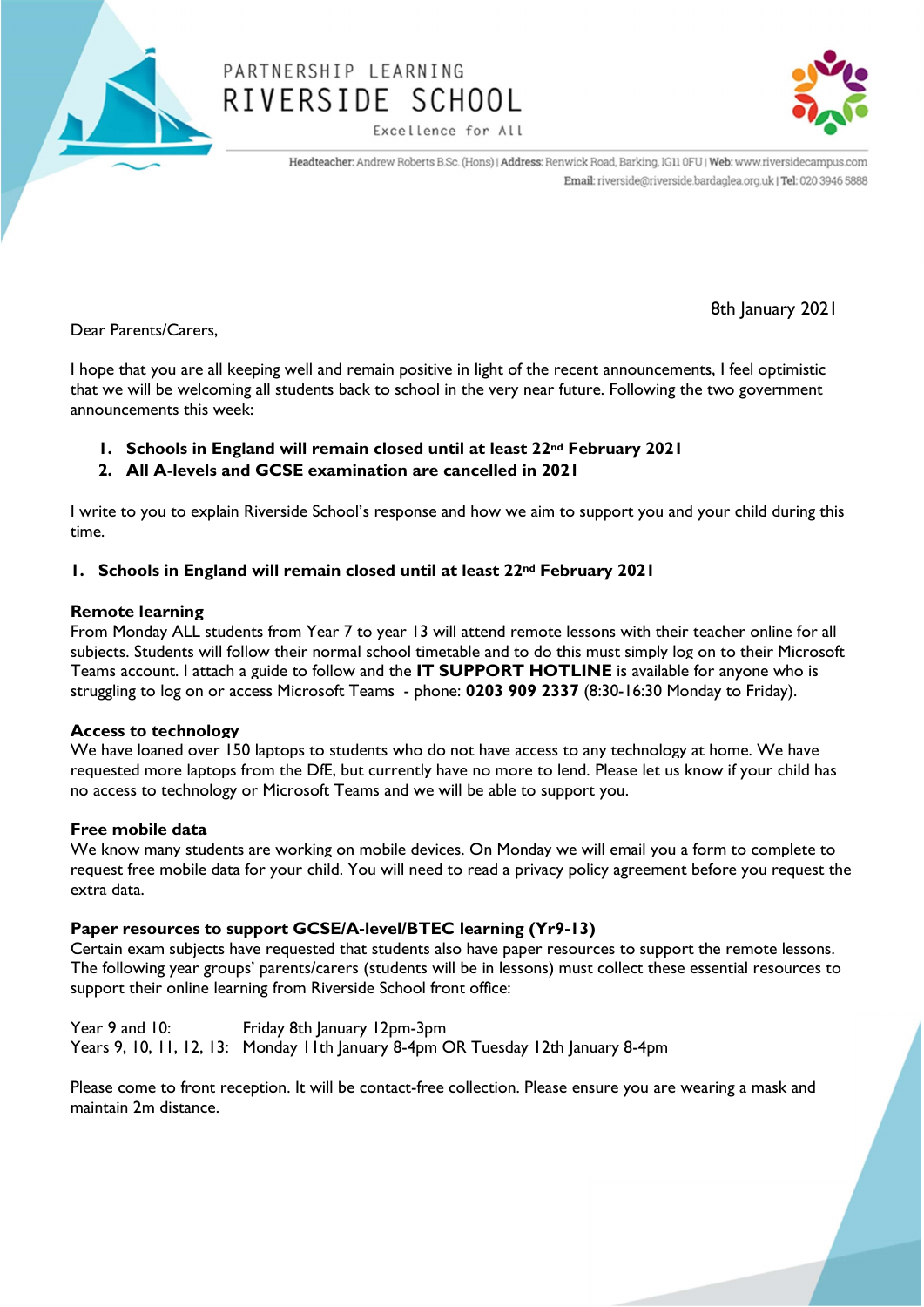#### Students still attending school during lockdown

Students who attend school must do so every day. They will attend the same remote lessons as those students studying at home, but will have access to technology and high quality in-class support. If you want your child to come to school to learn remotely please contact us. We now ask that, from Monday 11th January, all students attending school bring a packed lunch with them. For students eligible for free school meals we will give supermarket vouchers to pay for the ingredients to make this packed lunch. All students attending school will be offered a free breakfast of bagels, jam and cereals, and we will provide fresh fruit for break time. If you cannot provide a packed lunch for your child please let us know and we will make alternative arrangements; however, I'm afraid we have had to close the school kitchen during lockdown.

#### Free school meals

As well as providing supermarket vouchers for parents and carers of students eligible for free school meals who continue to attend school, we will also provide vouchers for those eligible families who remain at home. This will be for two weeks only or until the government voucher scheme begins again.

#### 2. All A-levels and GCSE examination cancelled in 2021

Please reassure your son or daughter if they are in year 11 or 13 that they will receive the grade they would have most likely achieved if they had sat exams this summer and completed any non-exam assessment. Please tell them they must not worry, but they MUST continue to work hard and work with us, attending all online learning and completing all assessments on time to the best of their ability. We do not yet know the exact process for awarding grades this year, but we do know the teacher's professional judgement of the grade you would have most likely achieved will be a key part of the final decision. So, it is critical students complete the GCSE and A-level course to provide evidence of their ability for grading, but just as importantly to set themselves up really well for their next stage of education, employment or training the following year.

Remote and school attendance this week has been superb, so thank you again for all your support. We expect attendance to be 100% for ALL students from Monday. Please call the school, as usual, if your child is too ill to attend lessons remotely or at school. All non-attendance will be addressed as if a normal school day. Remote lessons from Monday are mandatory NOT optional.

 $\_$  , and the set of the set of the set of the set of the set of the set of the set of the set of the set of the set of the set of the set of the set of the set of the set of the set of the set of the set of the set of th

Finally, we really look forward to welcoming all students back in the near future, I feel we are nearing the beginning of a much brighter year as the vaccine is rapidly rolled out. My final message is please get in touch if there is something we can do to help with remote learning, please don't struggle unnecessarily – we are here to help and will do whatever we can to ensure all students continue to learn and make progress remotely over the next few weeks. Lessons will be observed remotely by senior members of school staff and students will be asked for feedback. We are also very keen to receive your feedback on the remote lessons your child attends: if there is something that worked really well and you liked or if there is something that could be improved, please let us know. We will act on feedback as we continually improve our remote lessons over the next few weeks. Please click on the following to send us an email remotelearningfeedback@riverside.bardaglea.org.uk we welcome any brief comments. For urgent matters please continue to use the website message portal, phone the school or use the school's main email address (in the header).

Yours Sincerely,

 $\Lambda$ 

Mr A Roberts **Headteacher**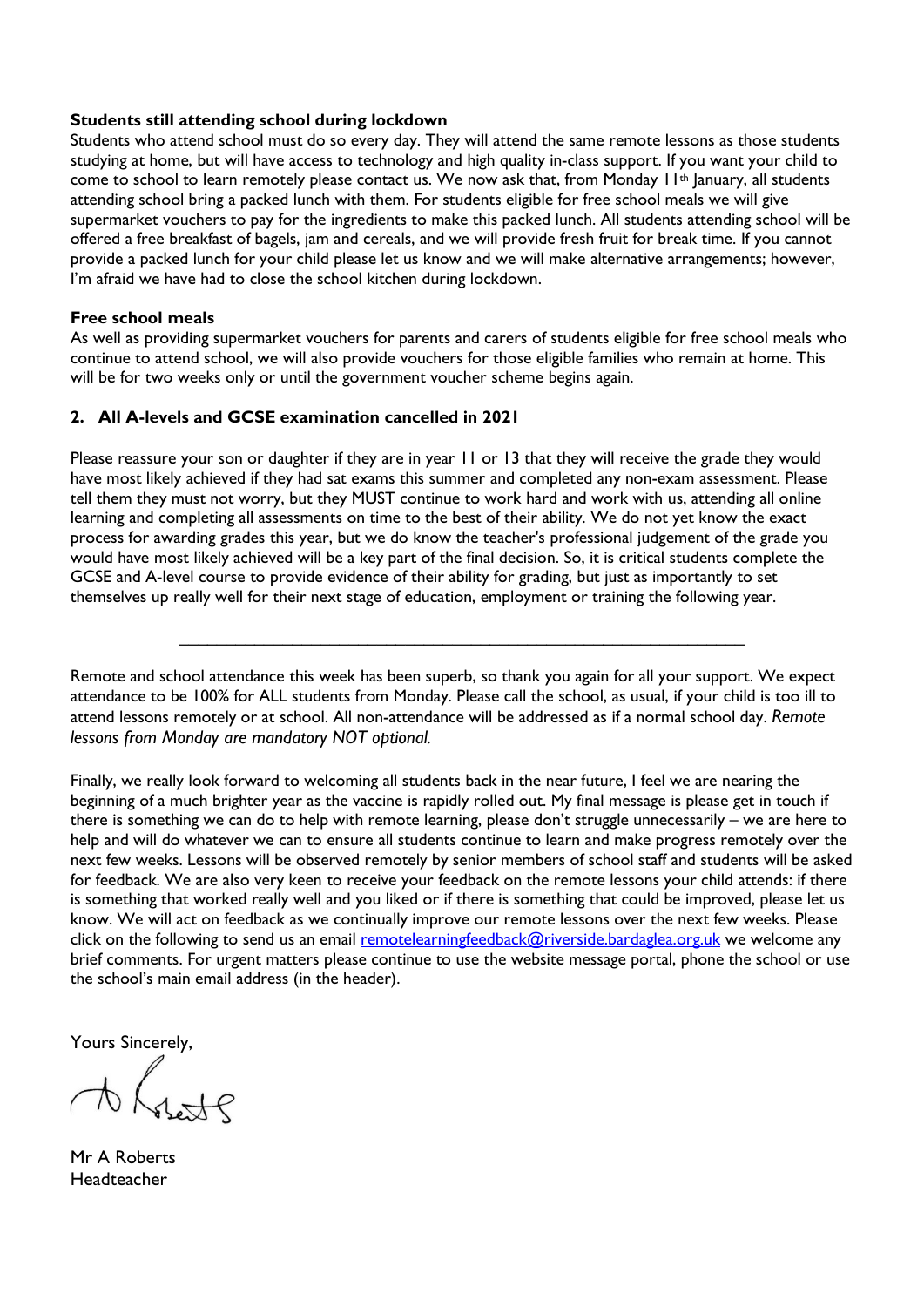## Student Step-by-Step Guide to Microsoft Teams

## 1. Activate Microsoft Teams

To use Teacher Dashboard and Microsoft Teams students will first need to activate their OneDrive accounts.

- 1- Navigate to www.office.com
- 2- Log in using your school email address (username)@riverside.bardaglea.org.uk

The password will be the same one used to access your school accounts via the onsite PCs

3- Click on the App Launcher located in the top left



4- Access OneDrive by clicking on the OneDrive Application

```
\dddot{...}Office 365 \rightarrowApps
O Outlook
                            OneDrive
                               Υp
 W Word
                            Excel
    PowerPoint
                       N OneNote
     SharePoint
                         \mathbf{F} Teams
     Sway
                            Forms
```
5- When this has loaded your OneDrive account will be active and can be used to store documents from Teachers Dashboard and Microsoft Teams

## 2. Accessing Microsoft Teams

To access Microsoft Teams:

- 1- Navigate to www.office.com
- 2- Log in using your school email address (username)@riverside.bardaglea.org.uk

The password will be the same one used to access your school accounts via the onsite PCs